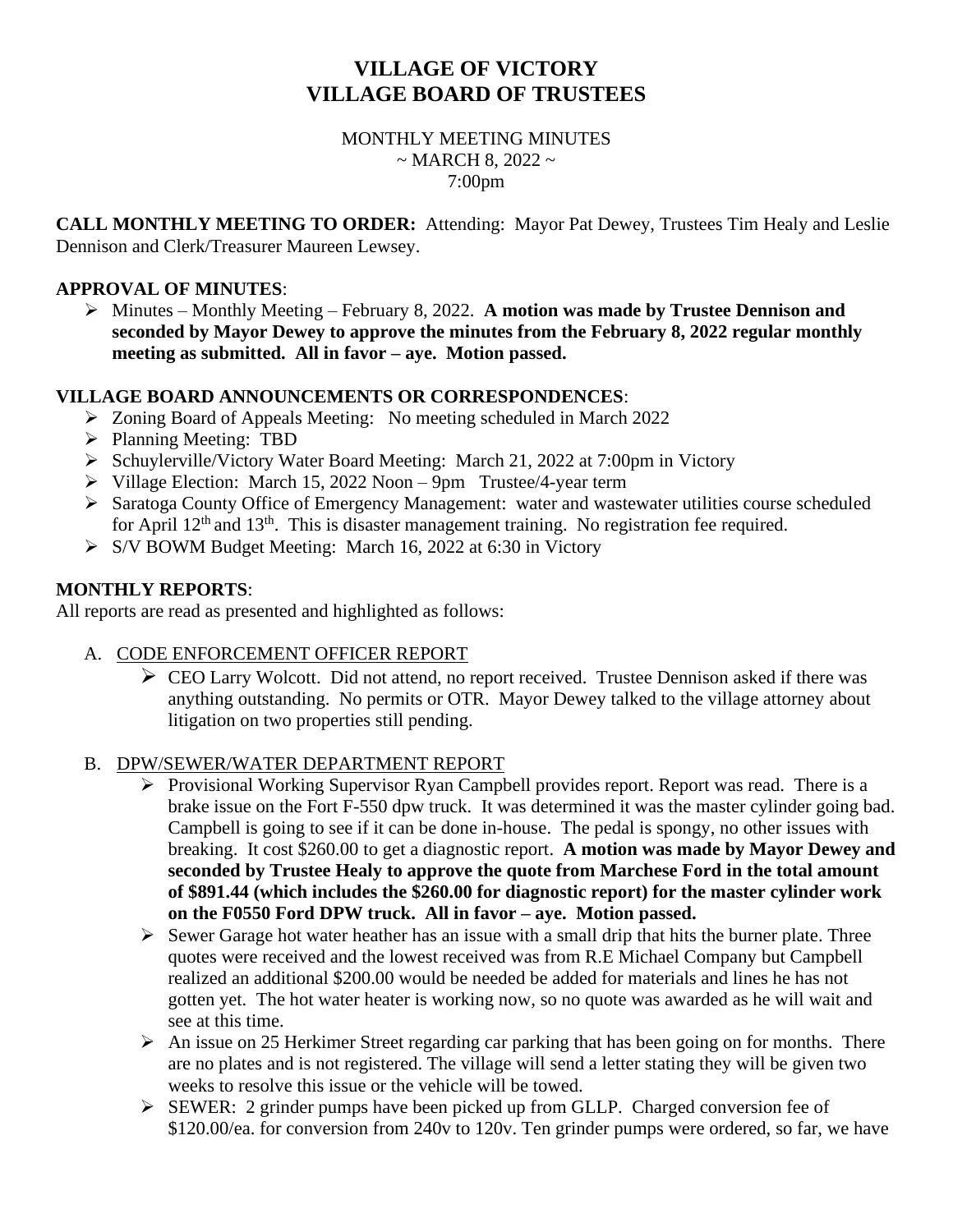received 4 and waiting for 6 to come in sometime in April. It comes out cheaper with a discount to order 10 pumps at once.

- ➢ WATER: Campbell will attend water class at the end of March. Hydrant flushing will take place 4/18 thru 4/22 in Victory, the following week in Village of Schuylerville.
- ➢ Mayor Dewey asked DPW Campbell if the salt was ordered. Campbell replied yes, that 75 Tons was ordered and ½ was in and the balance ½ was on backorder.

# C. FIRE DEPARTMENT REPORT

- ➢ Chief Ryan Campbell provides report. Campbell read his report. He noted that all the by-laws were amended, now waiting for the final draft to be sent to the floor committee. The next step is to submit to the Village Board, then send to the village attorney for review and approved by the Village Board.
- ➢ Campbell talked about the PPE fund and discussed getting turn-out 2-3 sets/year. Each set is certified for 10 years. It was suggested to try to rotate so all not needing replacement at the same time. The timing of delivery would be May for 2 sets, now asking for board approval. **A motion was made by Mayor Dewey and seconded by Trustee Dennison to approve \$6,039.60 (without shipping) from Municipal Equipment Services (MES) for turn out gear and \$598.00 (without shipping) for a harness, also from MES. All in favor – aye. Motion passed.**
- ➢ **A motion was made by Mayor Dewey and seconded by Trustee Dennison to purchase from Wallace Supply Co, Inc a Wacker Trash Pump for \$305.05 for the ETA 612 firetruck. All in favor – aye. Motion passed.**
- ➢ **A motion was made by Trustee Dennison and seconded by Mayor Dewey to approve \$2,092.00 for 5 Motorola pagers with batteries from Goin' Mobile, LLC. All in favor – aye. Motion passed.**
- ➢ **A motion was made by Mayor Dewey and seconded by Trustee Dennison to approve 2 new member applications for Nick Maniacek and Josh Weaver. Both will be interior firefighters. Nick is covered on the village Cancer Policy through work as a paid firefighter, but Josh needs to be added to the Cancer Policy after 6-month probation, so we will wait until cleared (Sept) by the fire department. All in favor – aye. Motion passed.**
- ➢ Other items discussed:
	- Mayor Dewey requested the treasurer's report for the fire department.
	- Mayor Dewey requested the office door be repainted and discussed a larger sign case for outside.
	- Mayor Dewey talked to the village attorney about creating the Capital Reserve Fund for the village hall and future firehouse building. That way it could be used not just for the firehouse project but anything on the whole building.
	- The Fire Dept officers and Trustees Healy and Dennison met with a representative from Stefanik's office. Mayor Dewey heard from Daphne Jordan after that meeting to discuss funding opportunities on firehouse funding.
	- Mayor Dewey talked to DPW Campbell about working on roads inventory and making a priority list, Herkimer Street this year and Schuyler Heights Drive two years from now. DPW Campbell is to get quotes on Herkimer Street paving. Campbell discussed curbing, but is not sure it is practical at this time. The Board discussed Herkimer Street curbs in general, and Mayor Dewey asked Campbell to get some quotes.
	- Schuyler Heights Drive Mayor Dewey wants the road to go all the way on village property (that's back to National Park Property. The village road currently falls short and doesn't allow for turn around.
	- Survey discussion survey markers were not covered, only the survey was done south of Schuyler Heights roading. There was a discussion on road frontage for the vacant lots and proper turn around for DPW/firetrucks.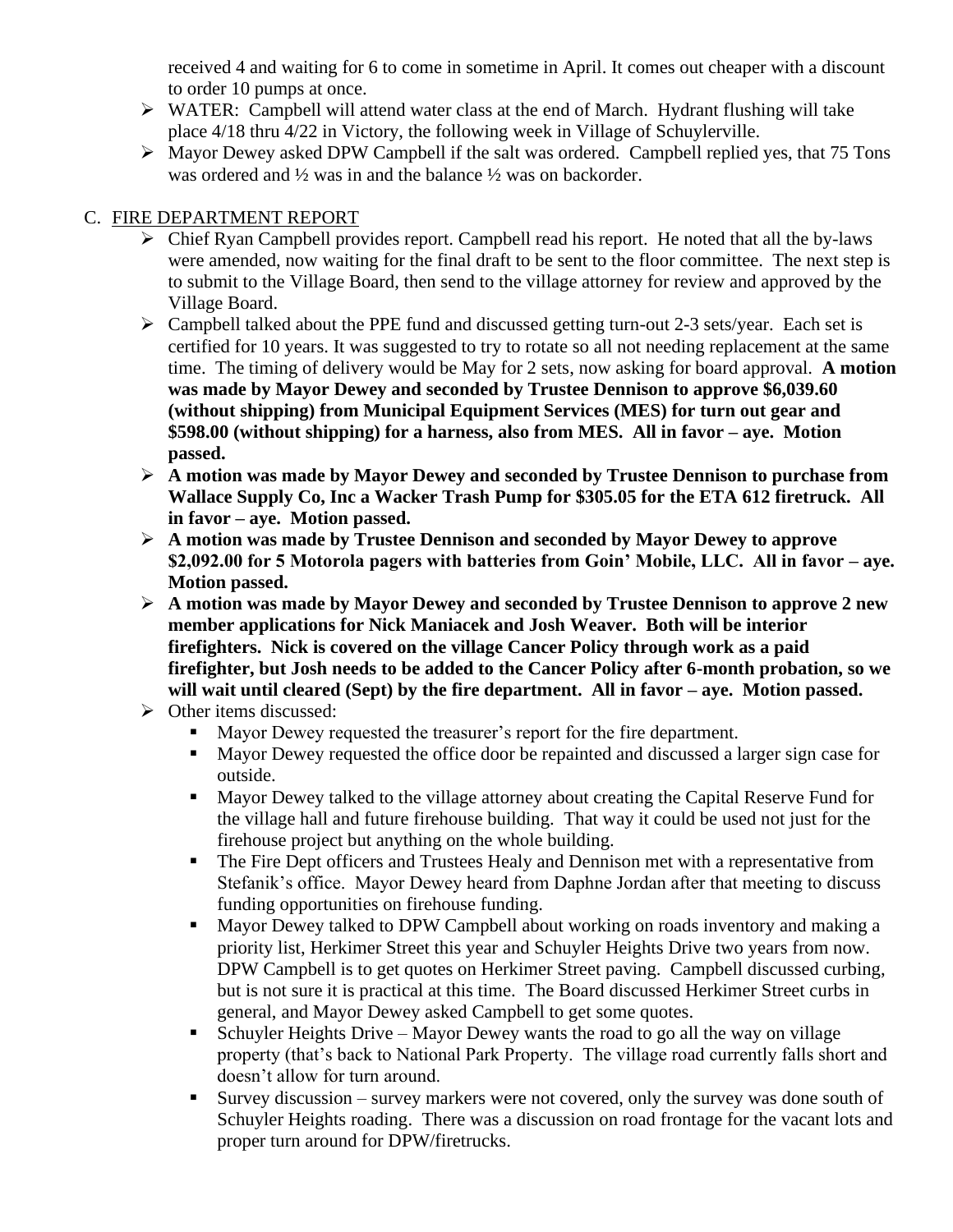■ Mayor Dewey would like a roofer to take a look at village hall/firehouse roof to determine repair quote or replacement.

# D. WATER DEPARTMENT REPORT

- ➢ Draft minutes from the February 28, 2022 monthly meeting are pending
- $\triangleright$  Water Backhoe to VOS discussion. The Board talked about options discussed at the water meeting, i.e., book value, surplus and trade in. Trustee Healy said VOS DPW Rob Decker reached out about water work. DPW Campbell said he just talked to him about the backhoe. Trustee Healy said the Decker showed up at the water meeting asking about what's his role for water work. Trustee Dennison said years ago when they had water operators, jobs were set up by the Chief Water Operator. Now Decker stated the IMA needs to include what he is responsible for and he needs a list of contact numbers. There was a general IMA discussion and it was agreed at a water meeting to schedule a meeting with Decker, Campbell and Trustee Healy to discuss amendments needed.

# E. VILLAGE TREASURER'S REPORT

➢ Monthly report ending February 28, 2022 was read.

# F. PLANNING BOARD REPORT

- $\triangleright$  No meeting/no report
- G. ZONING BOARD OF APPEALS REPORT
	- $\triangleright$  No meeting/no report

# **OLD BUSINESS**: None

# **NEW BUSINESS:**

- **A.** Approve PDD (Planned Development Division) Application Form (pending from last month). **A motion was made by Mayor Dewey and seconded by Trustee Dennison to approve the PDD Application Form. All in favor – aye. Motion passed.**
- B. RESOLUTION: Budget Amendment. **A motion was made by Trustee Healy and seconded by Trustee Dennison to approve the Resolution dated March 8, 2022 to amend the FY21.22 budget to balance the budget in the general fund to account for recent transactions: GENERAL FUND: From A2831 Fund Balance (to account for CHIPS revenue) \$33,922.57 to A5110.4 Street Repairs, Contractual in the amount \$33,922.57. Also, from: A1990.4 Contingency \$4,517.10 to: A1620.4 Buildings, Contractual in the amount of \$3,000.00, A5110.4 Street Repairs, Contractual in the amount of \$1500.00 and A5410.4 Sidewalks, Contractual in the amount \$17.10. The Village Board of Trustees authorizes the village budget to be amended as stated above. All in favor – aye. Motion passed.**
- C. Spring Clean Up: Week of May 9<sup>th</sup>
	- a. Approve Event and Date. Spring Clean-up will be May  $9<sup>th</sup>$  thru May  $13<sup>th</sup>$ . The fee to participate remains at \$25.00

**OPEN FLOOR:** Resident Pete Healy asked if the retaining project fence will be replaced as part of the project. Yes, it is in the specs to fix. Trustee Healy asked if the choice of block was Cobblestone/standard color gray. All agreed it was.

# **AUDIT CLAIMS**:

| $\triangleright$ Abstract # 10 – March 2022 |             |
|---------------------------------------------|-------------|
| $\triangleright$ General Fund               | \$15,611.36 |
| $\triangleright$ Sewer Fund                 | \$12,596.25 |